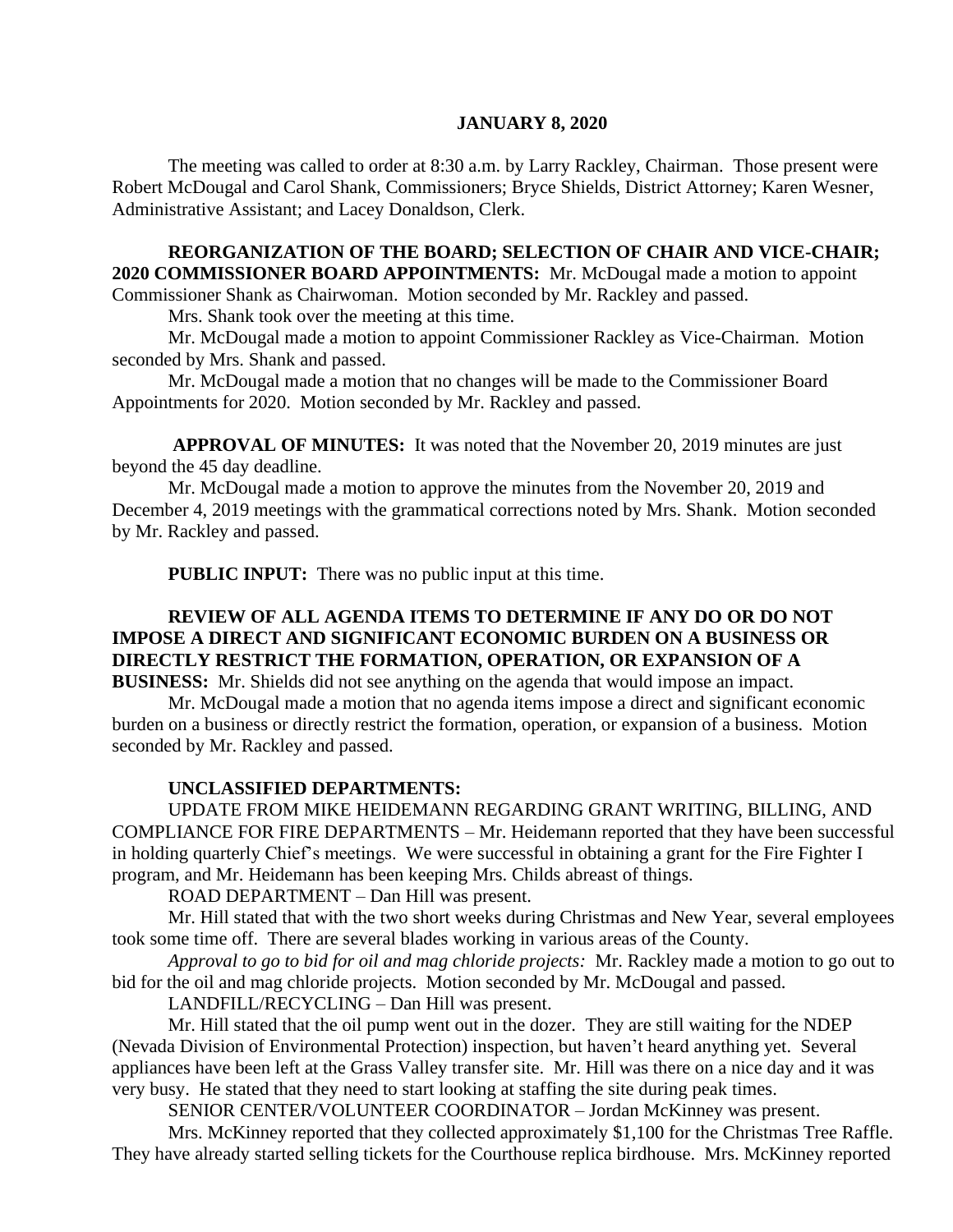that their daily attendance has increased from approximately 35 to 50 per day. The Center received a 99% on their annual Health Inspection in December. There was a note that the ice machine needs to be cleaned more often. Mrs. McKinney reported that breakfast this month will be held on January 31<sup>st</sup>.

Mrs. Shank asked about the sound panel installation. Mrs. McKinney stated that she hasn't been able to get anyone to come look at the project. Mr. Rackley asked if it had to be a licensed contractor. Mr. Shields stated that it does. Mrs. Wesner suggested the contractor that was awarded the Law Library bid. She will get Mrs. McKinney the contact information.

BUILDINGS AND GROUNDS – Mr. Handka was not present. Mr. Rackley stated that they are working on a water leak in Imlay.

GRASS VALLEY – Mr. Rackley stated that the work on the cattle exclusion fence started on Monday and should be finished this week. Due to the alkali, they have had to replace more of the metal posts than anticipated.

COMMUNITY CENTER – Dixie McKay was present.

Mrs. McKay gave an overview of the revenue collected since March 2019. The Community Center had 832 visitors during the month of December. There were 65 meetings held at the Center.

*Mechanical/Alarm/Camera room usage:* Mrs. McKay stated that this was discussed at the monthly meeting on Monday. It was decided that the Bonanza Room will be used only as needed when all of the other rooms are already being used. Only three people are permitted in the room at a time for counseling, Monday through Friday, and only when the Director is in the building. The room will not be rented.

*Discussion regarding custodial staffing:* Mr. McDougal stated that with the holidays he hasn't had a chance to sit down with Mrs. McKay and Mr. Handka. Things have gotten a little bit better, but he will give an update after he has a chance to speak with them.

COOPERATIVE EXTENSION – Dixie McKay was present.

Mr. Foster is traveling the state for the Cattleman's Update this week and will not be back in the office until Monday, January 13, 2020. Joshua McKinney has submitted his resignation effective immediately.

IT DEPARTMENT – Justin Abbott was present.

Mr. Abbott gave the Board the ticket report generated from the new system. Mr. Abbott explained that the Monitoring System line item will probably always have a high number, but most of those are resolved automatically. The automated maintenance monitoring has been pushed out to most of the offices, with just a few workstations needing to be manually added.

Mr. Abbott spoke about a Senate Bill that was recently introduced that could affect the County's website. The title of the bill is DOTGOV Online Trust in Government Act of 2019. It would require Federal, State, and local governments to have a .gov website address. Mr. Abbott would like to see how the bill progresses before he takes any steps to implement the change.

Mr. Abbott also informed the Board that he would be attending the State Cyber Security Workshop later in the month.

ECONOMIC DEVELOPMENT – Heidi Lusby-Angvick was present.

Mrs. Lusby-Angvick reported that PCEDA (Pershing County Economic Development Authority) met on Monday. They discussed the Comprehensive Economic Development Strategy Project List to submit to Western Nevada Development District. WNDD would like the projects ranked with a description of how they fit into our regional plan.

*Brownfields Grant Project, Project Scope of Work; modifications to Scope of Work; Project budget/funding; Professional Services Agreement and Planning/Operation Services; Expenditures for work or services related to the project; agreements, amendments and funding documents:* Mrs. Lusby-Angvick would like this to be an ongoing agenda item. She reported that four properties were assessed in December. Three of the properties are private property and the other belongs to the County. The reports should be done next week. Three of the properties are on Main Street and the assessment report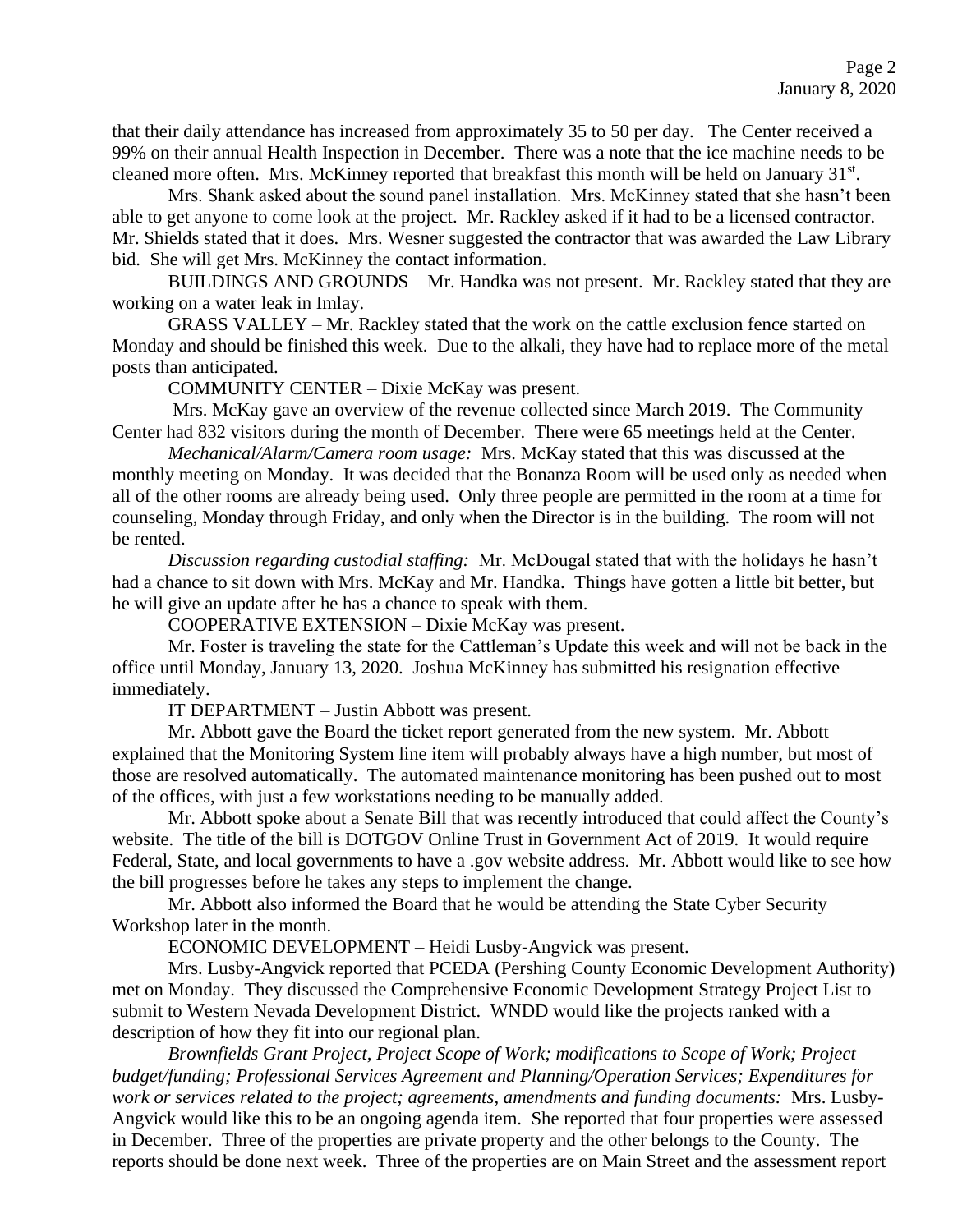could present an opportunity to apply for Community Development Block Grant de-obligated funds to help with the clean-up.

Mrs. Lusby-Angvick stated that they are implementing a monthly call on the second Wednesday of each month at 11:00 a.m. to discuss project progress, etc. Mrs. Lusby-Angvick stated that there is also a community workshop scheduled for Monday, January  $27<sup>th</sup>$  at 6:00 p.m.

Mr. Shields stated that he has received comments from the community regarding the usefulness of using these funds to access property that has been vacant for years. Mrs. Lusby-Angvick stated that it is a tool to dispel any concerns as to why the property has been vacant for so long. Mr. McDougal also stated that there is a concern that public monies are being used for private gain. The workshop should dispel these concerns.

Mrs. Shank asked if there would be a way that Shelly Nee could record the workshop and run it on PBS. Mrs. Lusby-Angvick will speak with her. She also stated that she is advertising as much as possible.

Mrs. Shank also asked about the burned property on Main Street. Mrs. Lusby-Angvick stated that at this time it is a private property issue.

**BROADBAND:** APPROVAL TO PROCEED WITH REQUEST FOR PROPOSALS FOR COMBINED BROADBAND INFRASTRUCTURE DEVELOPMENT PROJECT FOR PERSHING COUNTY AND THE CITY OF LOVELOCK WITH ASSISTANCE FROM THE NEVADA OFFICE OF OSIT (OFFICE OF SCIENCE INNOVATION AND TECHNOLOGY) – Mrs. Lusby-Angvick asked Mr. Shields if we can legally go out for an RFP (Request for Proposals) if we aren't going to act on it. Mr. Shields stated that there isn't anything that would legally stop us from doing it, but asked what the purpose would be if we weren't going to act on it.

Mr. Shields stated that if we are putting out an RFP for the City and the County, we need expressed permission from the City to do so. There was a question as to whether we should wait to discuss this further with the City at the annual joint meeting.

Mr. McDougal made a motion to postpone proceeding with Request for Proposals for a combined broadband infrastructure development project and make the discussion a priority at the joint City/County meeting. Motion seconded by Mr. Rackley and passed.

### **UNCLASSIFIED DEPARTMENTS, CONT.D:**

CODE ENFORCEMENT – Fran Machado was present.

Mrs. Machado gave the Board her report for October through December. Mrs. Machado met with the Imlay Action Alliance and is excited to work with them to clean up Imlay.

PUBLIC DEFENDER – Steve Cochran was present.

The Board received Mr. Cochran's monthly case load report. Mr. Cochran reported that he had mentioned at the last meeting that the office was quieter in the winter, but he did recently have some new cases opened.

### **ELECTED DEPARTMENTS:**

LACEY DONALDSON, CLERK-TREASURER – Mrs. Donaldson reported that December was pretty quiet. They are still double posting in the Devnet and ADS tax systems. Mrs. Donaldson had hoped to be doing single entry starting in January, but there are still some issues that they aren't comfortable with. Automatic Voter Registration through DMV started on January 2<sup>nd</sup>. Mrs. Donaldson has been participating in daily conference calls to work through the new process and any issues. This is currently scheduled for the next two weeks. Judicial Filing opened on January  $6<sup>th</sup>$  and runs for two weeks, however, there are no offices that require filing in Pershing County.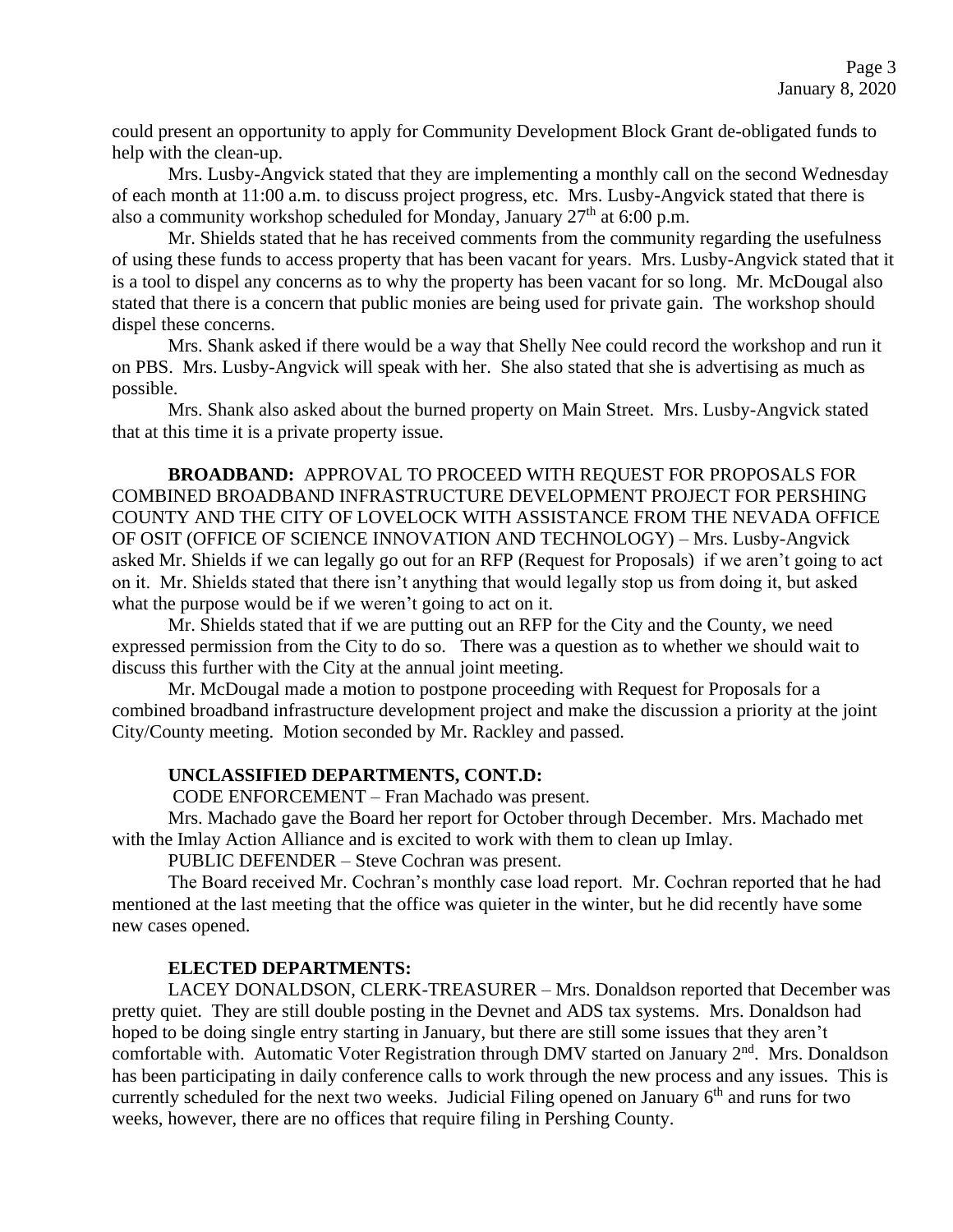RENE CHILDS, RECORDER-AUDITOR – Mrs. Childs gave the Board the month end fund balances. The General Fund's spendable balance is down to \$837,000. We are two months in arrears on some State payments, so it will increase.

Mrs. Shank asked about the conversion with Tyler. Mrs. Childs stated that the auditors urged her to contact Eureka County as they have been on Tyler for over a year, to help with budget prep.

BRYCE SHIELDS, DISTRICT ATTORNEY – *Salary Resolution, C. Steele:* Mr. McDougal made a motion to approve the Salary Resolution for Cassandra Steele, moving her from an Administrative Clerk I, Range 23, Step 4 to an Administrative Clerk II, Range 26, Step 1, effective January 7, 2020. Motion seconded by Mr. Rackley and passed.

JERRY ALLEN, SHERIFF – Sheriff Allen stated he has two new hires that have started. John Rogers, was a deputy previously and has been a reserve, is working in Grass Valley. The other new officer is working in the Jail. There is currently 13 in custody, with 2 of those housed at other facilities.

Sheriff Allen spoke about the lawsuit filed against the Red Flag law. Sheriff Allen is interested in joining the lawsuit, but was informed by the DA that he cannot join in his professional capacity. Sheriff Allen would like an item on the next agenda for the Board to consider joining the lawsuit.

*Approval of 911 Upgrade:* Sheriff Allen gave the Board two options to consider.

Mr. McDougal asked Mrs. Childs if she could verify budget numbers for the 911 Surcharge Fund.

Budget figures will be checked, and Sheriff Allen will speak with Kent Ames at AT&T regarding lead time and billing. This item will be put back on the next agenda for possible approval.

PLANNING AND BUILDING DEPARTMENT / IMLAY WATER: James Evans was present.

Mr. Evans gave the Board his monthly report as well as his year-end report. There is a Planning Commission meeting tonight to consider a parcel map, a boundary line adjustment and a reversion to acreage.

Mrs. Shank asked if the new software has been ordered from Caselle. Mr. Evans stated that they have received our check and he had a phone call with them regarding implementation.

Mr. Evans is looking into having plans drawn up for the Rye Patch Fire Department expansion.

**UPDATE ON PROGRESS OF SITE LOCATION, DESIGN, FUNDING, AMENITIES, AND CONSTRUCTION OF FUTURE LAW ENFORCEMENT CENTER:** Mr. Rackley met with the Mayor of Lovelock on Monday to discuss the property the City owns.

**PROCLAMATIONS AND AWARDS:** Mrs. Shank made a motion proclaiming January 2020 National Radon Action Month in Pershing County. Motion seconded by Mr. McDougal and passed.

**DERBY FIELD AIRPORT:** Mr. Rackley spoke about the 2020 Fencing project. Will be on next agenda for formal approval.

**REPORT FROM LEGAL COUNSEL:** Mr. Shields spoke about the issue with Charlie Sparke's salary, which is partially grant funded. Mr. Shields spoke with a representative from the State and she is waiting on a report specific to our county before she will discuss this further.

**REPORT FROM ADMINISTRATIVE ASSISTANT:** Mrs. Wesner reported that the new playground equipment has been ordered. She is still working on the Policies and Procedures updates.

**ITEMS FOR FUTURE AGENDAS:** The Board did not have anything to add at this time.